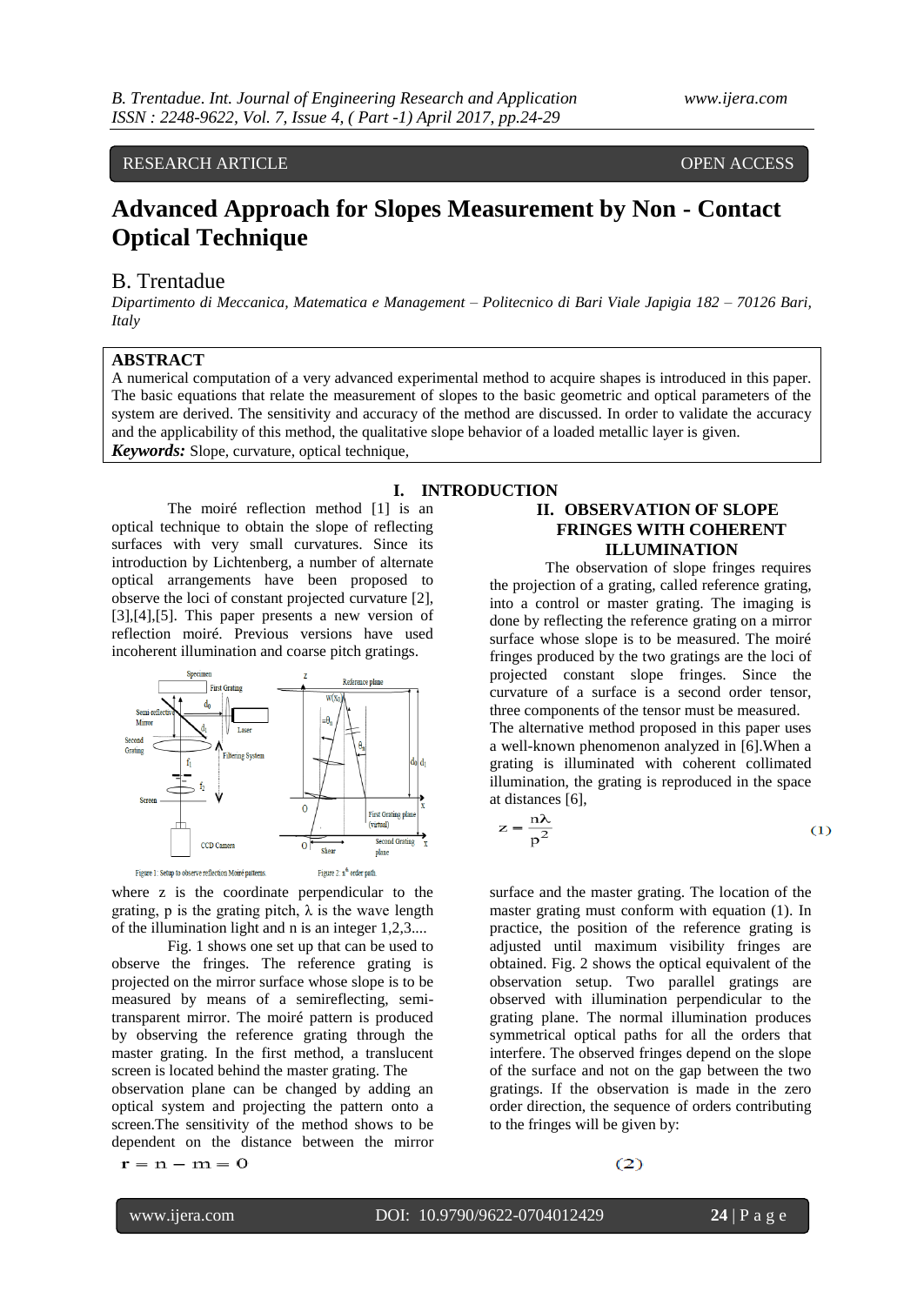Considering an order other than zero, the condition of minimum deviation [7] must be used to obtain symmetrical paths for all the orders so as to observe the patterns obtained. Since the resultant order contains many wave fronts, the resulting fringes are multiple beam interference fringes [7], [8]. As mentioned in [7], the slit and bar type of amplitude modulating gratings under the stated observation conditions will produce fringes that have the fundamental period. Of course, the

### **III. DERIVATION OF THE EQUATION OF THE LINES OF CONSTANT SLOPE**

This derivation applies to the optical setup shown in Fig. 1. The first grating (Fig. 2) is situated at a distance d0 from the mirror surface; the second grating is situated at a distance d1. The sum of d o and d1 must satisfy the condition given by equation (1) otherwise they are arbitrary quantities. The phases of wave fronts are referred to the origin of

$$
\sin \theta_n = \frac{n\lambda}{p}
$$

The derivation presented in this paper follows the general lines of the derivation given in [9] for in-plane displacements. In the present case, we are dealing with out-of-plane displacements. In [9] the combination of the different diffraction orders is discussed in detail and an abbreviated derivation will be given later in this paper. We will

$$
E_n(x,z)=k_n E_0 e^{i\phi_n} e^{i\frac{2\pi}{\lambda}(-x\sin\theta_n+z\cos\theta_n)}=k_n E_0 e^{i\theta_n}
$$

where  $\phi_n$  and  $k_n$  are constants for the grating and order considered.

For simplicity, we can consider them relative to the zero order ( $\phi_0 = 0$  and  $k_0 = 1$ ). Reaching the surface, the wave front is:

$$
E_n(x_0, d_0 - w(x_0)) \simeq k_n E_0 e^{i\phi_n} e^{i2\pi \left(\frac{mx_0}{p}, \frac{d_0 - w(x_0)}{\lambda} \cos \theta_n\right)}
$$
(5)

Upon reflection on the surface of the object, the wave fronts are rotated by twice the local slope of the object. The reflected wave front is then given by:

$$
E_n(x,z) \simeq k_n E_0 e^{i\phi_n} e^{i2\pi \left(\frac{im_a}{p} + \frac{(d_0 - w(x_0))}{\lambda}\cos\theta_n\right)} e^{\frac{\lambda^2\pi}{\lambda} \left( -\frac{(x-x_0)\pi n \left(\theta_n + 2\frac{\partial w(x_0)}{\partial x}\right)}{4\left(d_0 - w(x_0) - z)\cos\left(\theta_n + 2\frac{\partial w(x_0)}{\partial x}\right)\right)}\right)}
$$
(6)

The second grating is located in plane  $z=d_0-d_1$  therefore, the amplitude incident on the second grating is:

$$
E_n(x, d_0 - d_1) \cong k_n E_0 e^{i\phi_n} e^{-(\frac{2\pi i}{\alpha}) \left(e_n^2 - i\sqrt{x}\sqrt{\log_2(k_n^2 - 2e_n^2)}\right)}
$$
\n
$$
E_n(x, d_0 - d_1) \cong k_n E_0 e^{i\phi_n} e^{-(\frac{2\pi i}{\alpha}) \left(e_n^2 + i\sqrt{\frac{2\pi i}{\alpha}}\right)} \tag{7}
$$

presence of the harmonics changes the shape of the fringes. Since the different orders diverge in space, the distance between the two gratings is restricted to values that limit the amount of shearing of the different wave fronts to a reasonable amount. Essentially, the system is operating as a shear interferometer and the values of the obtained slopes correspond to points whose location is known within the amount of shearing.

the coordinate system. The first grating is illuminated in the direction, which is perpendicular to its plane by a plane wave front of wavelength  $\lambda$ and amplitude E0. As this wave front passes through the first grating, it is multiplied by the transmission function of grating 1, thereby producing the different diffraction orders. The angles corresponding to the diffraction orders are givenby,

 $(3)$ 

now concentrate on the  $n^{th}$  order shown in Fig.2. The coordinates system is shown in the same figure. The origin is taken in the plane of the first grating, z, increasing as one moves towards the mirror under study. After the first grating, the wave front is given by:

In Fig. 1 a diaphragm is added that filters all the other orders, except the zero order.<br>Therefore, the only wave fronts that contribute to the pattern have the final order 0. This means that incident order  $+n$  must be rotated back to order  $0=+n-n$ . The final expression of the amplitude in the plane of the second grating for the  $n^{\text{th}}$  wave front (+n,-n) is  $(k_n = k_n)$  and  $\phi_n = \phi_n$ ) for a symmetric grating with transfer function  $T_n^{(2)}(x)$ ,

$$
E_{n\text{final}}(x, d_0 - d_1) = T_n^{(2)}(x) E_n(x, d_0 - d_1)
$$
\n
$$
+ \frac{2\pi \left(-x_0 \sin \theta_n + (d_0 - w(x_0)) \cos(\theta_n) - (x - x_0) \sin(\theta_n + 2\frac{\partial w(x_0)}{\partial x})\right)}{x} + k_n^{2} E_0 e^{i2\theta_n} e^{-\frac{2\pi nx}{\theta}} e^{i\phi_n} e^{-\frac{2\pi nx}{\theta}} e^{i\phi_n} e^{-\frac{2\pi nx}{\theta}} e^{-\frac{2\pi nx}{\theta}} e^{-\frac{2\pi nx}{\theta}} e^{-\frac{2\pi nx}{\theta}} e^{-\frac{2\pi nx}{\theta}} e^{-\frac{2\pi nx}{\theta}} e^{-\frac{2\pi nx}{\theta}} e^{-\frac{2\pi nx}{\theta}} e^{-\frac{2\pi nx}{\theta}} e^{-\frac{2\pi nx}{\theta}} e^{-\frac{2\pi nx}{\theta}} e^{-\frac{2\pi nx}{\theta}} e^{-\frac{2\pi nx}{\theta}} e^{-\frac{2\pi nx}{\theta}} e^{-\frac{2\pi nx}{\theta}} e^{-\frac{2\pi nx}{\theta}} e^{-\frac{2\pi nx}{\theta}} e^{-\frac{2\pi nx}{\theta}} e^{-\frac{2\pi nx}{\theta}} e^{-\frac{2\pi nx}{\theta}} e^{-\frac{2\pi nx}{\theta}} e^{-\frac{2\pi nx}{\theta}} e^{-\frac{2\pi nx}{\theta}} e^{-\frac{2\pi nx}{\theta}} e^{-\frac{2\pi nx}{\theta}} e^{-\frac{2\pi nx}{\theta}} e^{-\frac{2\pi nx}{\theta}} e^{-\frac{2\pi nx}{\theta}} e^{-\frac{2\pi nx}{\theta}} e^{-\frac{2\pi nx}{\theta}} e^{-\frac{2\pi nx}{\theta}} e^{-\frac{2\pi nx}{\theta}} e^{-\frac{2\pi nx}{\theta}} e^{-\frac{2\pi nx}{\theta}} e^{-\frac{2\pi nx}{\theta}} e^{-\frac{2\pi nx}{\theta}} e^{-\frac{2\pi nx}{\theta}} e^{-\frac{2\pi nx}{\theta}} e^{-\frac{2\pi nx}{\theta}} e^{-\frac{2\pi nx}{\theta}} e^{-\frac{2\pi nx}{\theta}} e^{-\frac{2\pi nx}{\theta}} e^{-\frac{2\pi nx}{\theta}} e^{-\frac{2\pi nx}{\theta}} e^{-\frac{2\pi nx}{
$$

 $x_0 = x + d_1 \tan \theta_n \approx x + \frac{n d_1 \lambda}{p}$ 

where:

 $(9)$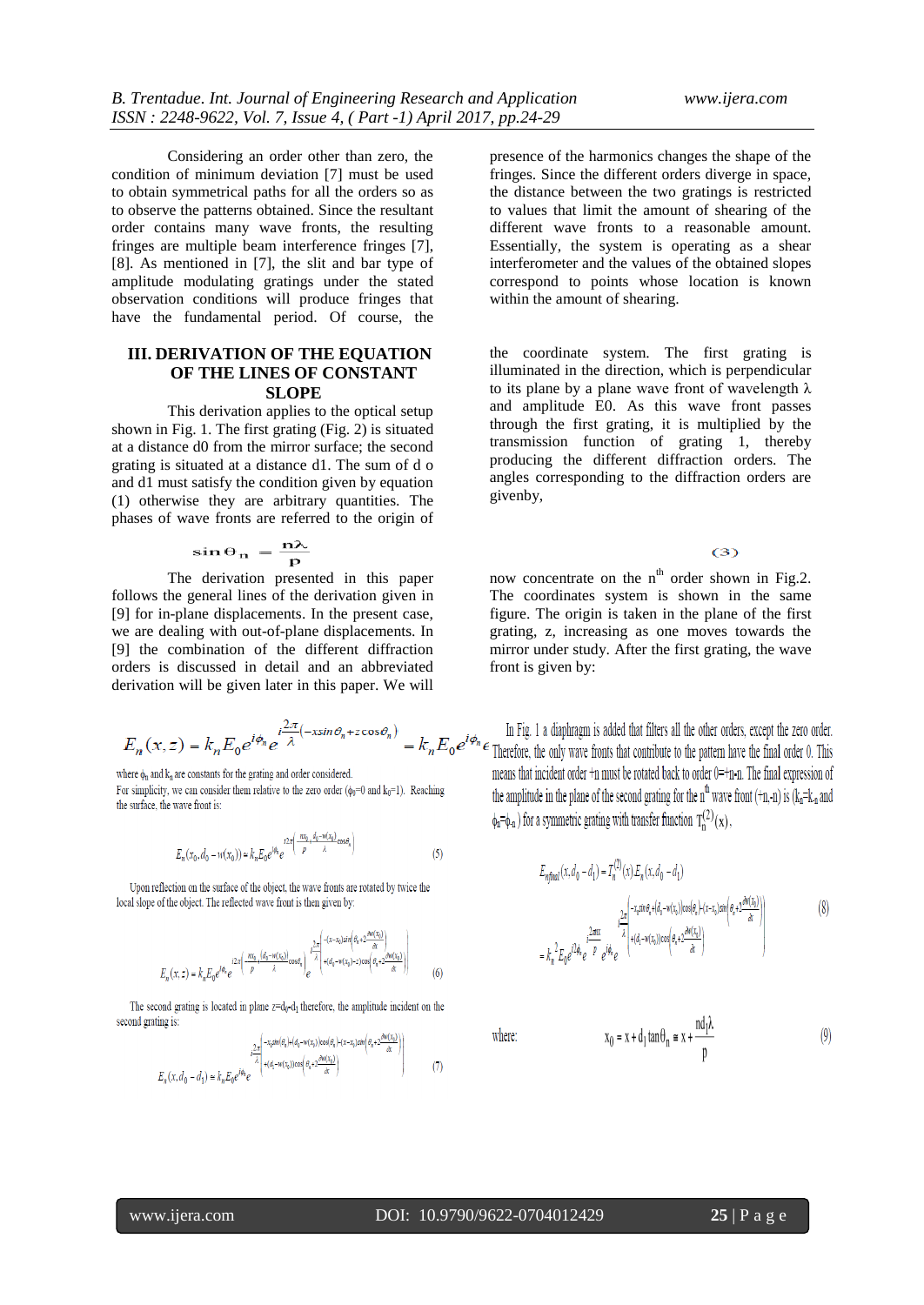Therefore, the phase at point x in the plane of the second grating depends on the deflection and slope of the surface at a different point  $(x_0)$ . This point differs for each order since its position depends on n. This will be interpreted as shear interferometry.

 $\left(\frac{\partial w(x)}{\partial x}\right)$  and  $\left(\theta_1\right)$  are supposed to be small, and  $\frac{\partial w(x)}{\partial x} \cdot \theta_1$ . Therefore, we can Angles approximate the trigonometric functions:

$$
E_n(x, d_0 - d_1) \approx k_n^2 E_0 e^{i2\phi_n} e^{-i\frac{2\pi}{\lambda} (f(x_0))}
$$
 (10)

This formula gives the wave front coming from the second grating whose order was  $+n$ after the first grating. It is valid for positive or negative values of n, and shows that the wave fronts are translated combinations of the slope and deflection of the mirror. The wave fronts are sheared.

For the zero order term:

$$
E_0(x, d_0 - d_1) \approx E_0 e^{\frac{i^2 \pi}{\lambda} (f(x))}
$$
\n(11)

As previously explained, only the zero order light coming from the second grating is collected. This is done by introducing a lens system and filter in the focal plane of the first lens. Consequently, the light distribution observed is the result of interference between all wave fronts with order 0 after the two gratings:  $(+n, n)$ .

Combining all contributions:

$$
E_T(x) = E_0 e^{-\frac{t^{2\pi(d_0 + d_1)}}{\lambda}} \sum_{n = -N}^{N} k_n^{-2} e^{t^2 \phi_n} e^{-\frac{t^{2\pi}{\lambda} \left( f(x + d_1 \frac{n\lambda}{p}) \right)}} \tag{12}
$$

Where N is the highest diffraction order reaching the second grating.

The intensity measured is:

$$
I_T(x) = E_T(x) E_T(x)
$$
  
= 
$$
E_0^2 \sum_{n=-N}^N \sum_{m=-N}^N k_n^2 k_m^2 e^{i2(\phi_n - \phi_n)} e^{\frac{i2\pi}{\lambda} \left( f(x + a_1 \frac{m\lambda}{p}) - f(x + a_1 \frac{m\lambda}{p}) \right)}
$$
(13)

Each term corresponds to shear interference of wave fronts whose phase is given by  $f(x)$ .

We use the first order approximation for  $f(x)$ :

$$
f(x + \Delta x) \approx f(x) + \Delta x \frac{\partial f(x)}{\partial x}
$$
 (14)

Each term is a complex number, but considering the ranges for n and m, each term has its conjugate and they recombine to give a real intensity:

$$
I^{mm}(x) = 2E_0^2 k_n^2 k_m^2 \cos\left\{\frac{2\pi}{p} d_1(n-m)\frac{\partial f(x)}{\partial x} + 2(\phi_n - \phi_m)\right\}
$$
 (15)

Note: all terms where n=m are background intensity terms.

$$
\frac{\partial^{2}(x)}{\partial x} \approx -2 \frac{\partial v(x)}{\partial x} \left( 1 + 2d_{1} \frac{\partial^{2} v(x)}{\partial x^{2}} \right)
$$
\n(16)

Classically, the effect of curvature is neglected, and reflection Moiré patterns are analyzed considering the pattern as containing the slope only:

$$
I^{nm}(x) \approx 2E_0^2 k_n^2 k_m^2 \cos\left(\frac{2\pi}{p} 2d_1(n-m)\frac{\partial n(x)}{\partial x} - 2(\phi_n - \phi_m)\right)
$$
(17)

In order for this approximation to be reasonable, the curvature of the mirror must be very small, which makes the correction term negligible. The exact condition is:

$$
2d_1 \frac{\partial^2 w(x)}{\partial x^2} < 1 \tag{18}
$$

or, defining  $R(x)$  as the local radius of curvature of the mirror:

$$
R(x) \gg 2d_1 \tag{19}
$$

The resulting intensity  $I_T(x) = \sum \sum I^{nm}(x)$  is the summation of a number of cosine

fringe patterns encoded with the slope of the surface. Each term (n,m) gives a pattern with a different sensitivity.

$$
S_{mn} = 2\left(d_1 \frac{(n-m)\lambda}{p}\right) \tag{20}
$$

The fundamental harmonic is given by the lowest sensitivity, i.e. for  $|n-m|=1$ . This corresponds to the interference between successive orders, for example  $(1,-1)$  (or  $(-1,1)$ ) and  $(0.0)$ :